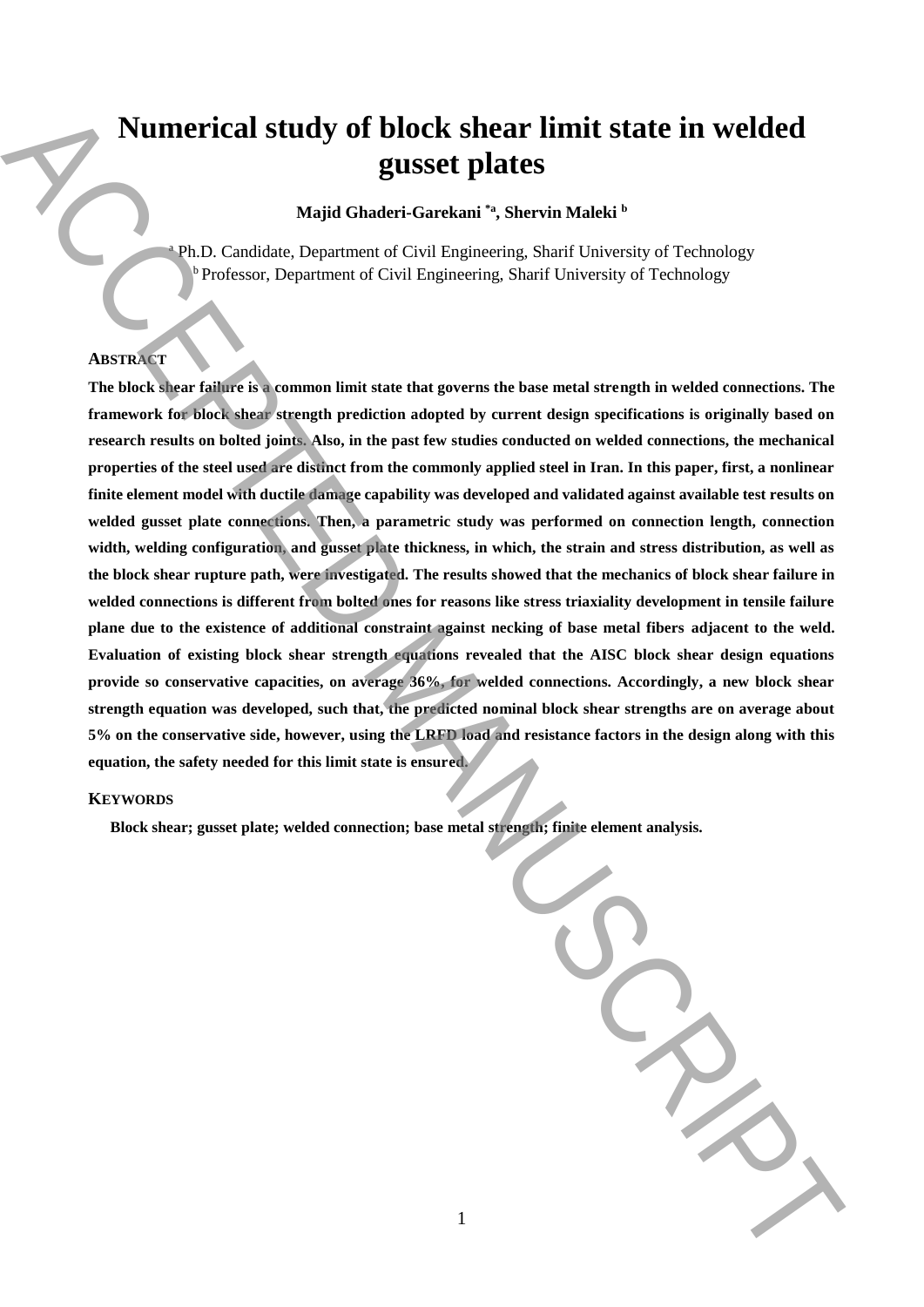## **Introduction**

Block shear failure is one of the probable failure modes for welded structural steel connections in which a block of base metal material surrounding the welded region is detached from the connecting element. The most remarkable feature of this failure mode is a variable contribution of two stress components: tensile stresses in the planes perpendicular to the loading direction and shear stresses in the planes parallel to the loading direction. The ANSI/AISC 360-16 specification [1] suggests the block shear nominal strength,  $R_n$ , as the lesser of the following two equations:

$$
R_n = 0.6F_u A_{nv} + U_{bs} F_u A_{nv}
$$
 (1)

$$
R_n = 0.6F_y A_{gy} + U_{bs} F_u A_w \tag{2}
$$

where  $F_y$  and  $F_u$  are the yield and tensile strengths of the steel material, respectively,  $A_{uv}$  and  $A_{gv}$  are the net and gross areas subjected to shear, respectively,  $A_{nt}$  is the net area subjected to tension and  $U_{bs}$  is a reduction coefficient for nonuniform tensile stresses. It should be noted that in welded connections, the gross and net areas are identical; hence, Eq. (2) always governs and also  $U_{bs} = 1$ . The block shear design strength equation in current North American design standards has been mainly based on research results of steel members with bolted connections and later were extended to encompass welded connections. The structural behavior and the block shear capacity of gusset plates with bolted end connections have been studied by a number of researchers [2-4]. However, for welded connections, research studies are scarce [5]. Topkaya [6] investigated the BS failure in welded gusset plates through experimental and numerical studies. It was shown that the mechanics of block shear failure in such connections is different from bolted connections. Oosterhof and Driver [7] conducted numerical and experimental research on BS failure in concentrically loaded welded lap plate connections. Interaction in the second of the provides these ones and the observed in the second of the second of the second of the second of the second of the second of the second of the second of the second of the second of the seco

This paper discusses the numerical study that have been carried out to investigate the block shear strength of welded gusset plates. Once validated by comparison with the available test data, nonlinear finite element (FE) model was employed to conduct a parametric study in order to examine the effects of various parameters such as connection geometry and weld arrangement on the block shear strength of welded gusset plates. Finally, as the main objective of this research, a new block shear strength prediction equation was proposed.

#### **Methodology**

The general purpose finite element (FE) software ABAQUS [8] was used to simulate the models of welded gusset plate connections shown in Figure 1. The FE models are assembled from three parts: lap plates, gusset plate, and welds. Two types of welding arrangement are considered. Weld group type (A) has only longitudinal welds, while weld group type (B) has both longitudinal and transverse welds. The three dimensional element (C3D8R) is used to mesh all components of the model. Stress-strain data were taken from the result of the coupon test of S235 steel [9]. The von Mises yield criterion and its associated flow rule was used to detect the onset of plastic deformation in the gusset plate. In order to input the data into ABAQUS, the engineering stress-strain data were converted to true stress and strain values. To obtain an accurate failure pattern, the "Damage for Ductile Metals" module available in ABAQUS was utilized to consider material strength degradation due to initiation and evolution of cracks. The FE modeling assumptions described above were validated through simulation of the available test data. Table 1 indicates a summary of the geometric parameters involved (as defined in Figure. 1), for twenty welded gusset plate connections.



**Figure 1. A typical welded lap plate connection**

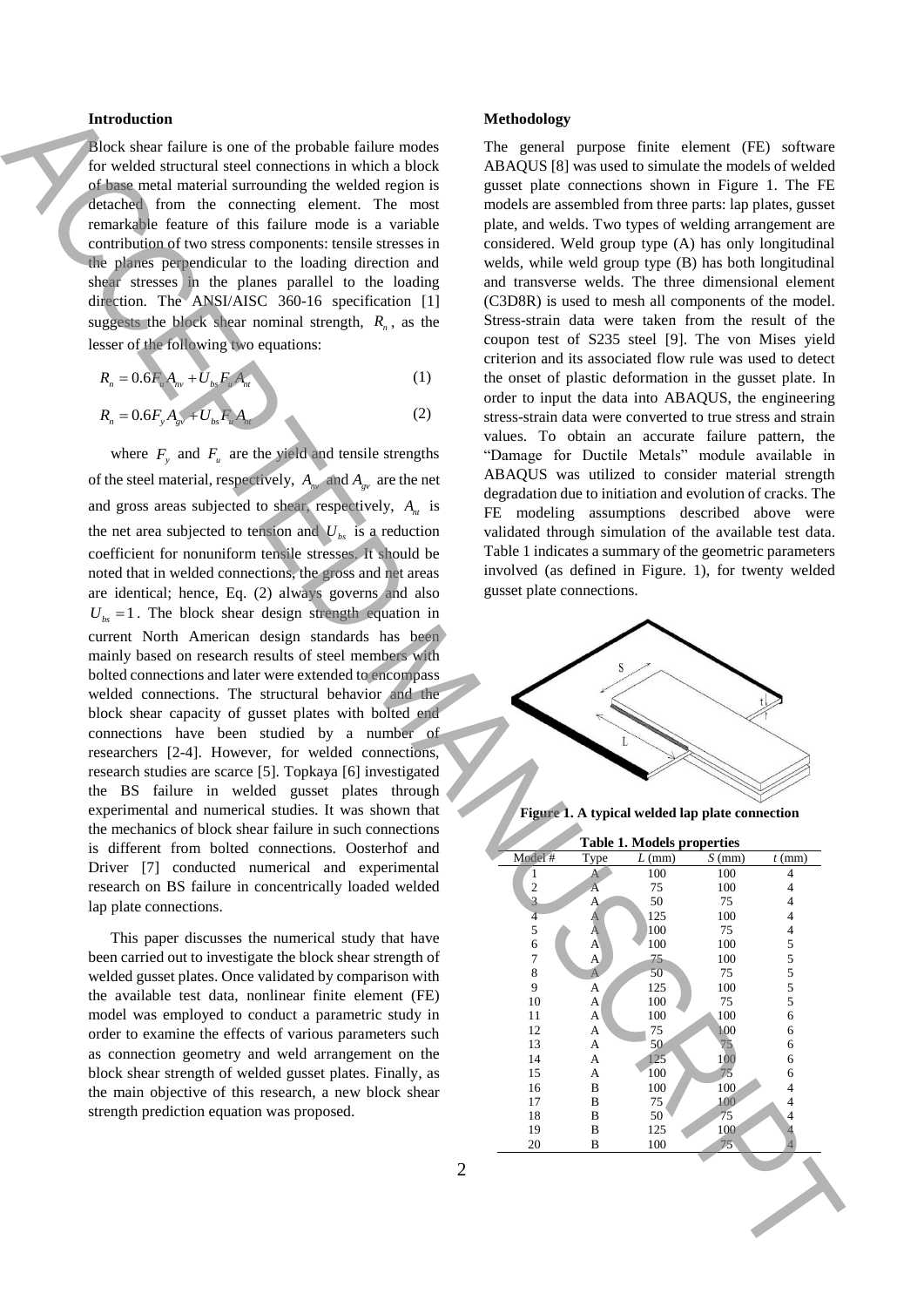#### **Results and discussion**

The data gathered from the FE analyses showed that all models were failed in block shear with a U-shaped failure path including a tensile plane and two shear planes. Figures 2 and 3 illustrate and von Mises and PEEQ contours at the ultimate capacity level for model #1. Block shear fracture is initiated from the critical zone located at the corners of tensile plane and then is propagated to shear rupture in shear planes.





The tensile and shear stress distribution along the failure planes at the ultimate strength for models #1 and #16 are shown in Figures 4 and 5, respectively. As seen in the figures, the tensile and shear stresses distribute on the failure planes uniformly, except for the edges where stress concentration exists. The average shear stress on the shear plane is about  $0.6F_{\mu}$ , and the average tensile stress on the tensile plane is about 20% higher than  $F_{\mu}$ due to stress triaxiality presence. Also, comparing the results of models #1 and #16 shows that transverse weld presence has no significant influence on stress distribution as well as, the block shear capacity as shown in Figure 6.









The results showed that the stress triaxiality presence in the tensile failure plane makes the block shear failure mechanism in welded plates different from those in bolted ones. Indeed, fibers of the base metal in the net tensile failure plane of bolted connections can freely endure necking both in the direction of the plate thickness as well as, in the perpendicular direction to the loading, while in welded connections, necking is allowed only in the thru thickness direction. Considering these phenomenological aspects, the nominal block shear design equation of a welded gusset plate under a single component concentric loading is proposed in Eq. (3). The new equation provides more accurate estimation of block shear strength, especially for the structural steel which is common in Iran.

$$
R_n = 1.2F_u A_{nt} + 0.6F_u A_{gv} \tag{3}
$$

**Conclusion** 

- The block shear failure mechanism in welded gusset plates differs from those in bolted ones for reasons like the presence of stress triaxiality in the tensile plane, and equality of net and gross areas of shear planes.
- The average shear stress on the shear plane is about  $0.6F_u$ , and the average tensile stress on the tensile plane is about 20% higher than  $F_u$